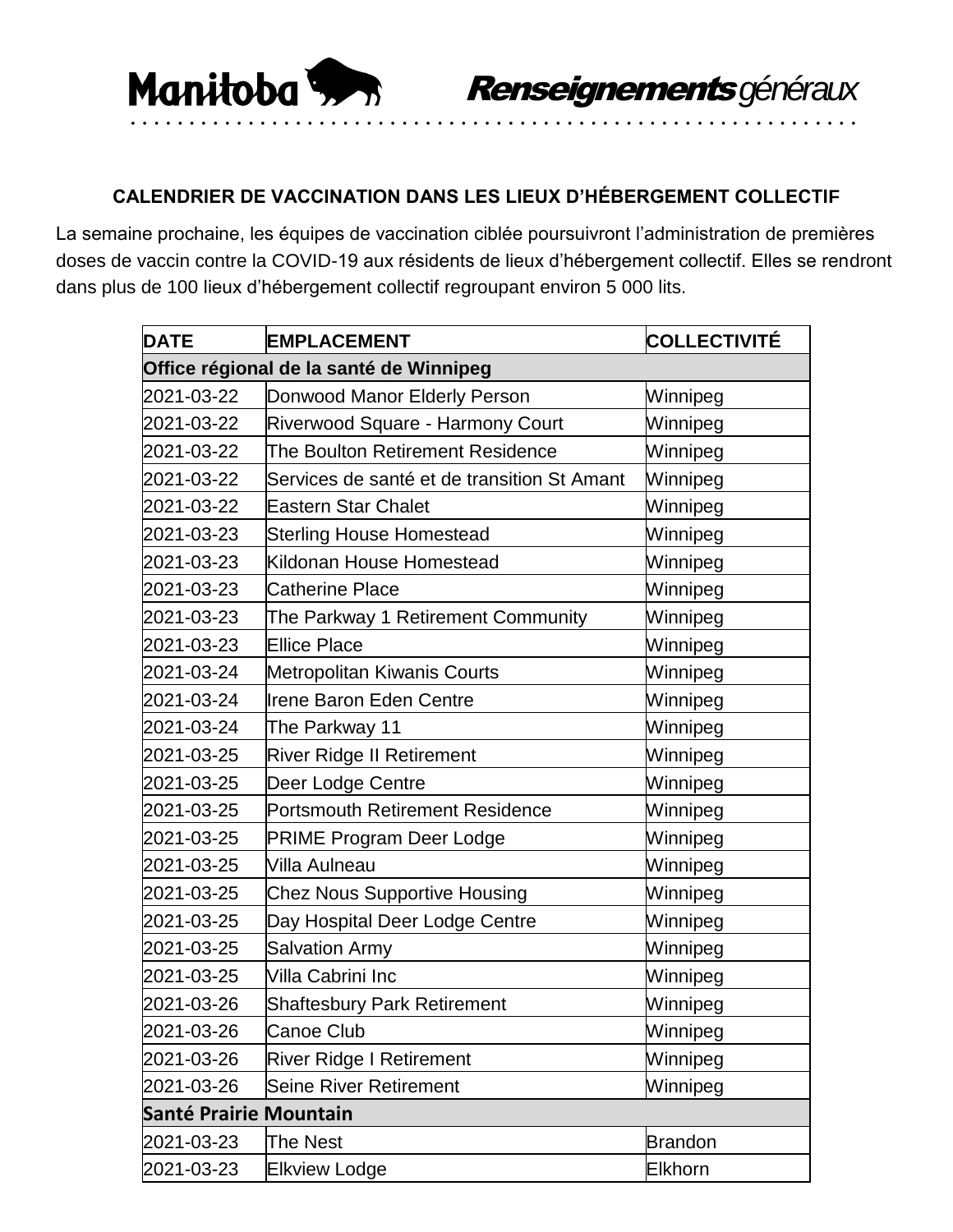| 2021-03-23 | Oakwood Place                                            | Oak Lake       |
|------------|----------------------------------------------------------|----------------|
| 2021-03-23 | <b>Evergreen Place</b>                                   | Virden         |
| 2021-03-24 | Our Lady of Fatima Manor                                 | Rossburn       |
| 2021-03-24 | Lions Manor                                              | <b>Russell</b> |
| 2021-03-24 | <b>Park Manor</b>                                        | <b>Russell</b> |
| 2021-03-24 | Davidson Memorial Health Centre                          | Cartwright     |
| 2021-03-24 | <b>Badger Creek Lodge</b>                                | Cartwright     |
| 2021-03-25 | Happy Haven                                              | Dauphin        |
| 2021-03-25 | Ferndale Apts.                                           | Dauphin        |
| 2021-03-25 | Lorray Manor                                             | Dauphin        |
| 2021-03-25 | Kinsmen Villa                                            | Dauphin        |
| 2021-03-25 | <b>Spruce Manor</b>                                      | Dauphin        |
| 2021-03-25 | St. George's                                             | Dauphin        |
| 2021-03-26 | Park Elderly Persons Home                                | Hamiota        |
| 2021-03-26 | <b>Lilac Elderly Persons Home</b>                        | Hamiota        |
| 2021-03-26 | Parkissimo Lodge                                         | Miniota        |
|            | Office régional de la santé d'Entre-les-lacs et de l'Est |                |
| 2021-03-22 | <b>Crocus Manor</b>                                      | Stonewall      |
| 2021-03-22 | <b>Stonewood Place- EPH</b>                              | Stonewall      |
| 2021-03-22 | Springfield Place - Supportive housing                   | Oakbank        |
| 2021-03-22 | Springfield Place - Independent living                   | Oakbank        |
| 2021-03-22 | <b>Oaks North</b>                                        | Oakbank        |
| 2021-03-23 | House of Hope and Mary Thorararinson                     | Arborg         |
| 2021-03-23 | House of Hope                                            | Arborg         |
| 2021-03-23 | <b>Mary Thorarinson Estates</b>                          | Arborg         |
| 2021-03-23 | Sunrise Lodge                                            | Arborg         |
| 2021-03-23 | <b>Armstrong Manor</b>                                   | Beauséjour     |
| 2021-03-23 | Lions Lodge                                              | Beauséjour     |
| 2021-03-23 | South Haven Lodge                                        | Beauséjour     |
| 2021-03-23 | <b>Selkirk Mental Health Centre</b>                      | Selkirk        |
| 2021-03-24 | The Ironwood Supportive Housing                          | Pinawa         |
| 2021-03-24 | <b>Rotary Manor</b>                                      | <b>Selkirk</b> |
| 2021-03-24 | Hôpital de Pinawa                                        | Pinawa         |
| 2021-03-24 | The Ironwood Independent Living                          | Pinawa         |
| 2021-03-24 | <b>Ironwood Gardens</b>                                  | Pinawa         |
| 2021-03-24 | Happy Thought Villa                                      | East Selkirk   |
| 2021-03-24 | <b>Parkview Manor</b>                                    | Selkirk        |
| 2021-03-24 | <b>Fairview Place</b>                                    | Teulon         |
| 2021-03-24 | <b>Inwood Manor</b>                                      | Inwood         |
| 2021-03-25 | Sunrise Lodge                                            | Anola          |